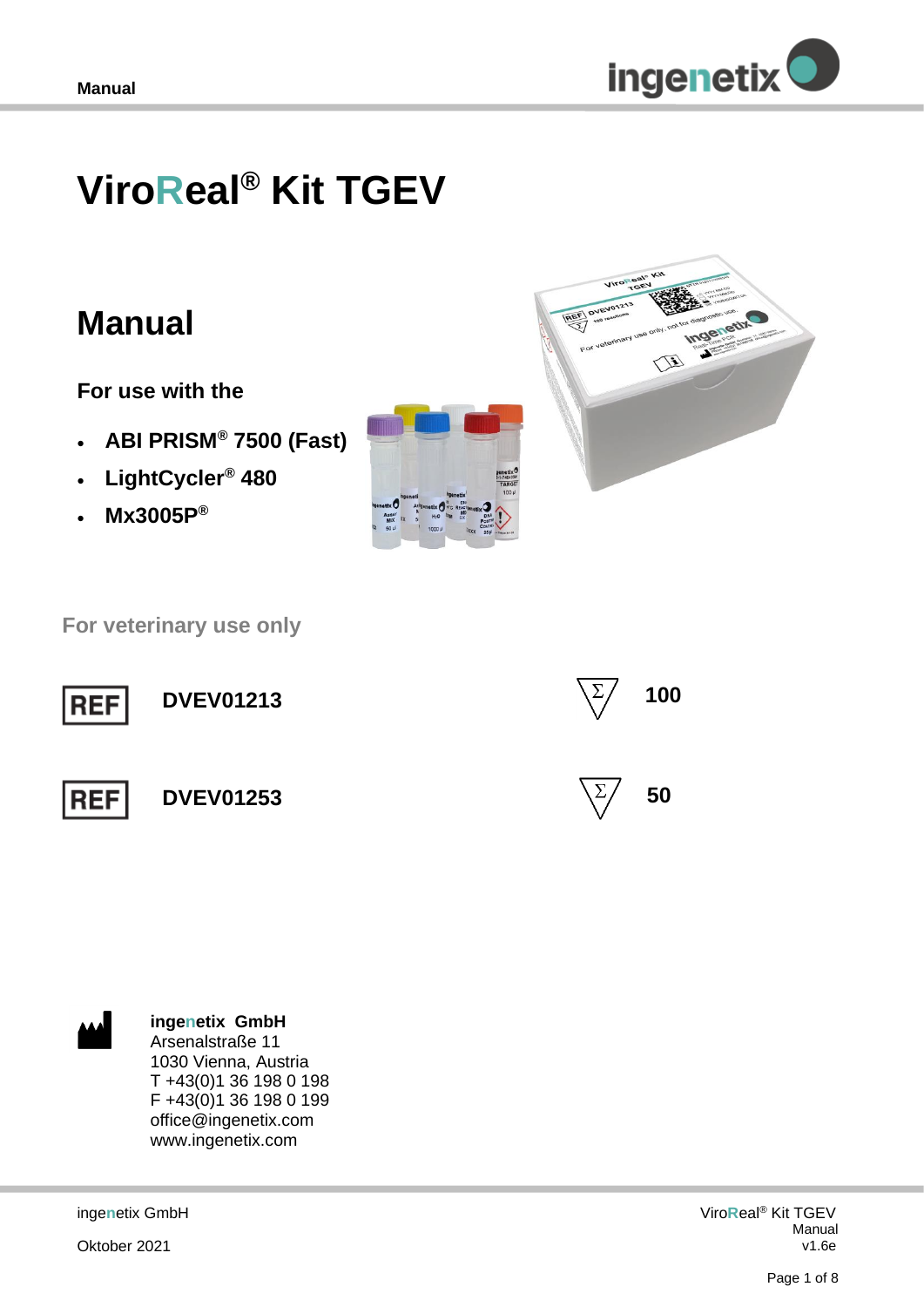

## **Index**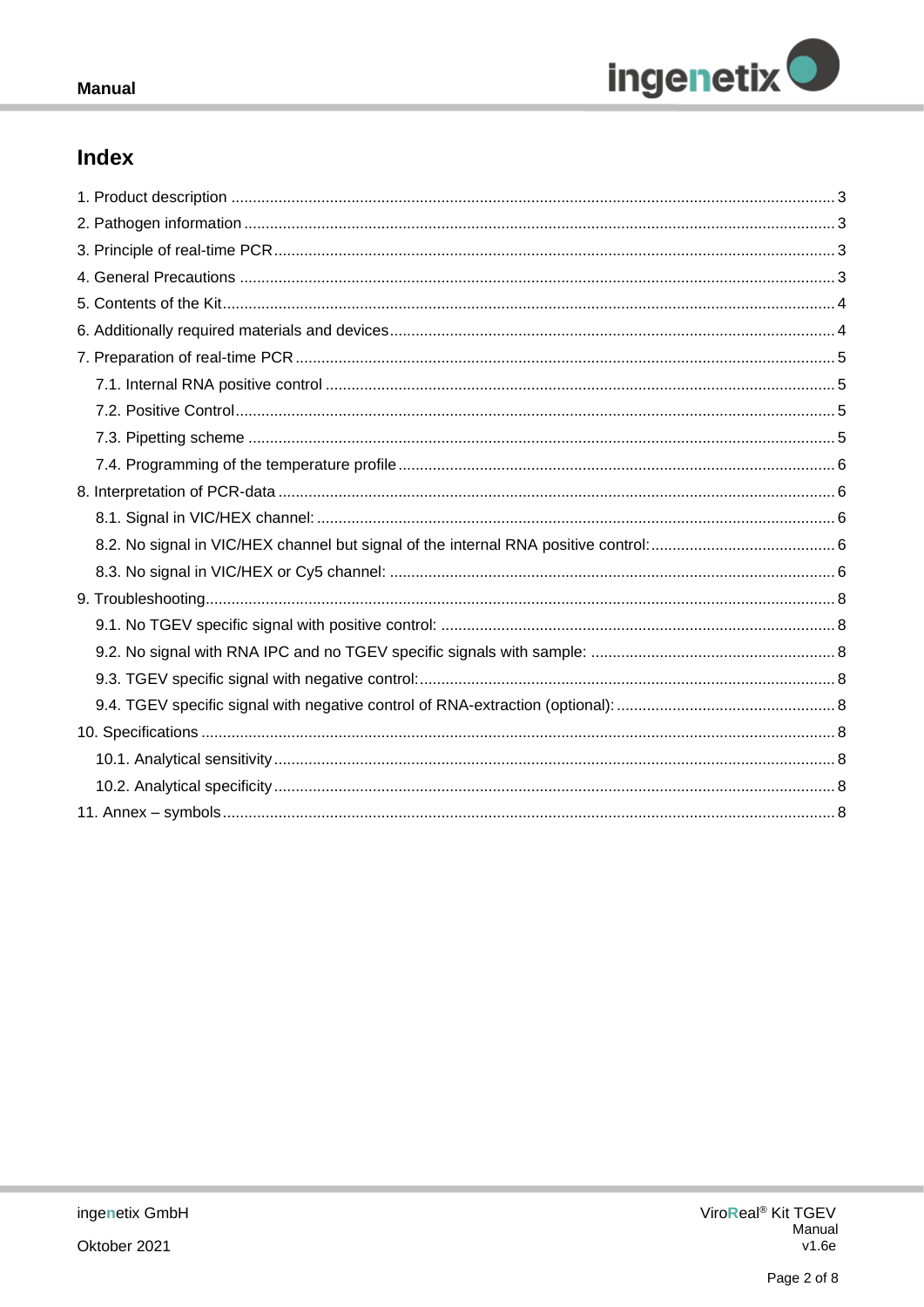

#### <span id="page-2-0"></span>**1. Product description**

Viro**R**eal® Kit TGEV is a real-time PCR assay for detection of RNA of the transmissible gastroenteritis coronavirus (TGEV) using one-step reverse transcription real-time PCR. This test was developed and validated for the ABI PRISM® 7500 (Fast) instrument (Thermo Fisher Scientific), LightCycler® 480 (Roche) and Mx3005P® (Agilent), but is also suitable for other real-time PCR instruments. This kit allows the rapid and sensitive detection of TGEV RNA isolated from nasal swabs and feces (e.g. with the QIAamp Viral RNA Mini Kit, Qiagen). The test does not detect PRCV which has a large in-frame deletion in the 5' end of the S gene.

Viro**R**eal® Kit TGEV detects a part of the S region of TGEV. A probe-specific amplification-curve in the VIC/HEX channel indicates the amplification of TGEV specific RNA. An internal RNA positive control system for detection in Cy5 channel (order no. DVEV01213 or DVEV01253) allows control of RNA extraction and excludes falsenegative interpretation of results caused by inhibition of reverse transcription real-time PCR (see 8. Interpretation of PCR-data).

When using PCR-platforms not validated by inge**n**etix, an evaluation of the multiplex-PCR is recommended. Please be aware that some PCR-platforms have to be calibrated with the corresponding dye before performing multiplex-PCR.

Bacto**R**eal®, Myco**R**eal, Paro**R**eal and Viro**R**eal® Kits are optimized to run under the same thermal cycling conditions. RNA and DNA material can be analysed in one run.

## <span id="page-2-1"></span>**2. Pathogen information**

The family *Coronaviridae* includes pathogenic porcine coronaviruses such as the transmissible gastroenteritis virus (TGEV), the porcine respiratory coronavirus (PRCV), the porcine epidemic diarrhea virus (PEDV) and the porcine hemmaglutinating encephalomyelitis virus (PHEV). TGEV causes transmissible gastroenteritis (diarrhea and vomiting) in pigs, mortality is highest in neonates. PRCV is a mutant of TGEV and does not appear to be an important primary pathogen.

#### **References:**

Saif LJ, Sestak K: 2006. Transmissible gastroenteritis and porcine respiratory coronavirus. In: Diseases of Swine, 9th ed. Straw BE, Zimmerman JJ, D'Allaire S, Taylor DJ eds. Blackwell Publishing, Ames, IA. Pp 489- 516.

## <span id="page-2-2"></span>**3. Principle of real-time PCR**

When detecting pathogens by reverse transcription real-time PCR, a specific RNA sequence of the pathogen genome is transcribed into cDNA and amplified. The generated PCR-product is detected by an oligonucleotideprobe labelled with a fluorescent dye. This technology allows for a sequence-specific detection of PCR amplificates.

## <span id="page-2-3"></span>**4. General Precautions**

The user should always pay attention to the following:

- Always include a negative control per PCR-run (Nuclease-free water instead of sample).
- Optional: for valid interpretation of results, a negative control should be included during RNA-extraction (for example extraction of water instead of sample material), in order to exclude false-positive results due to contamination with TGEV RNA during extraction.
- Be careful when handling the positive control.
- Store and extract positive material (specimens, controls and amplicons) separately from all other reagents and add it to the reaction mix in a spatially separated workspace.
- Periodically decontaminate benches and devices.
- Use sterile pipette tips with filters.
- Thaw all components thoroughly at room temperature before starting an assay. When thawed, mix the components and centrifuge briefly.
- Always keep the RNA Reaction Mix on ice.
- Use the RNA immediately after extraction and store at -20°C to -80°C as soon as possible.
- **Caution:** The RNA IPC Target is stored in RNA stabilizer that contains guanidinium thiocyanate/Triton X-100 (see MSDS, www.ingenetix.com).

inge**n**etix GmbH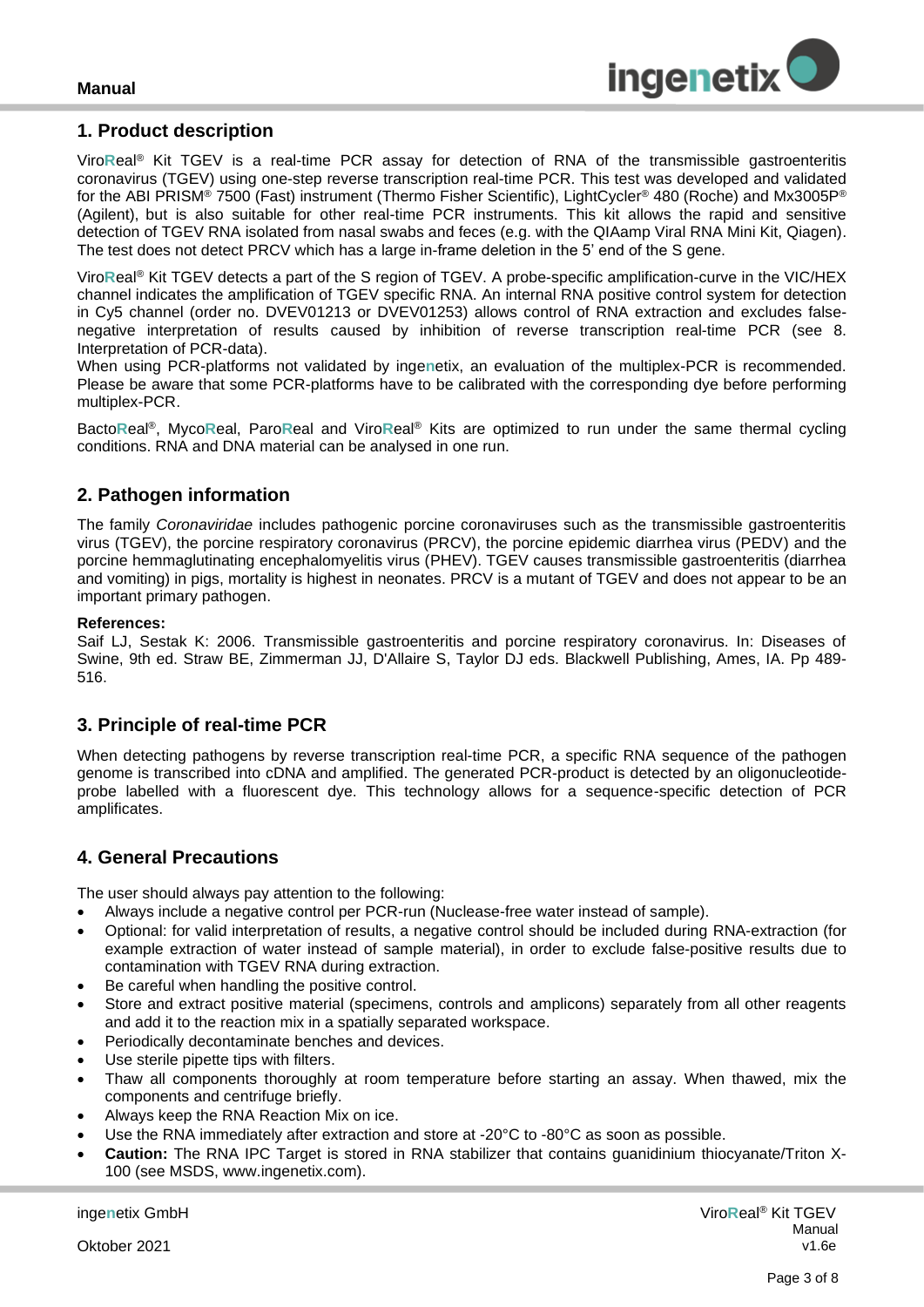

## <span id="page-3-0"></span>**5. Contents of the Kit**

| Labelling                        | Content                                          | Amount             |                       | <b>Storage</b>  |
|----------------------------------|--------------------------------------------------|--------------------|-----------------------|-----------------|
|                                  |                                                  | <b>DVEV01213</b>   | <b>DVEV01253</b>      |                 |
| TGEV Assay Mix (purple cap)      | Primer and probe (VIC/HEX)<br>for TGEV detection | $2 \times 50$ µ    | $1 \times 50$ µ       | $-20^{\circ}$ C |
| RNA IPC-3 Assay Mix (yellow cap) | Primer and probe (Cy5)<br>for RNA IPC detection  | $2 \times 50$ µ    | $1 \times 50 \mu$     | $-20^{\circ}$ C |
| RNA IPC Target (orange cap)      | RNA internal positive control                    | $1 \times 100$ ul  | $1 \times 100$ ul     | $-20^{\circ}$ C |
| TGEV Positive Control (red cap)  | RNA positive control                             | $1 \times 300$ µ   | $1 \times 300$ ul     | $-20^{\circ}$ C |
| RNA Reaction Mix (white cap)     | 4 x Reaction Mix                                 | $2 \times 250$ µl  | $1 \times 250$ µl     | $-20^{\circ}$ C |
| Nuclease-free water (blue cap)   | Nuclease-free water                              | $2 \times 1000$ µl | $1 \times 1000 \,\mu$ | $-20^{\circ}$ C |

The components of Viro**R**eal® Kit TGEV are stable until the expiry date stated on the label. Repeated thawing and freezing should be avoided. Please protect kit components from light.

## <span id="page-3-1"></span>**6. Additionally required materials and devices**

- Reagents and devices for RNA-extraction
- Nuclease-free water
- Disposable powder-free gloves
- Pipettes (adjustable)
- Sterile pipette tips with filters
- Vortex mixer
- Desktop centrifuge with rotor for 2 ml reaction tubes
- Real-time PCR instrument which is able to detect and differentiate fluorescence in VIC/HEX and Cy5 channel
- Appropriate 96 well reaction plates or reaction tubes with corresponding (optical) closing material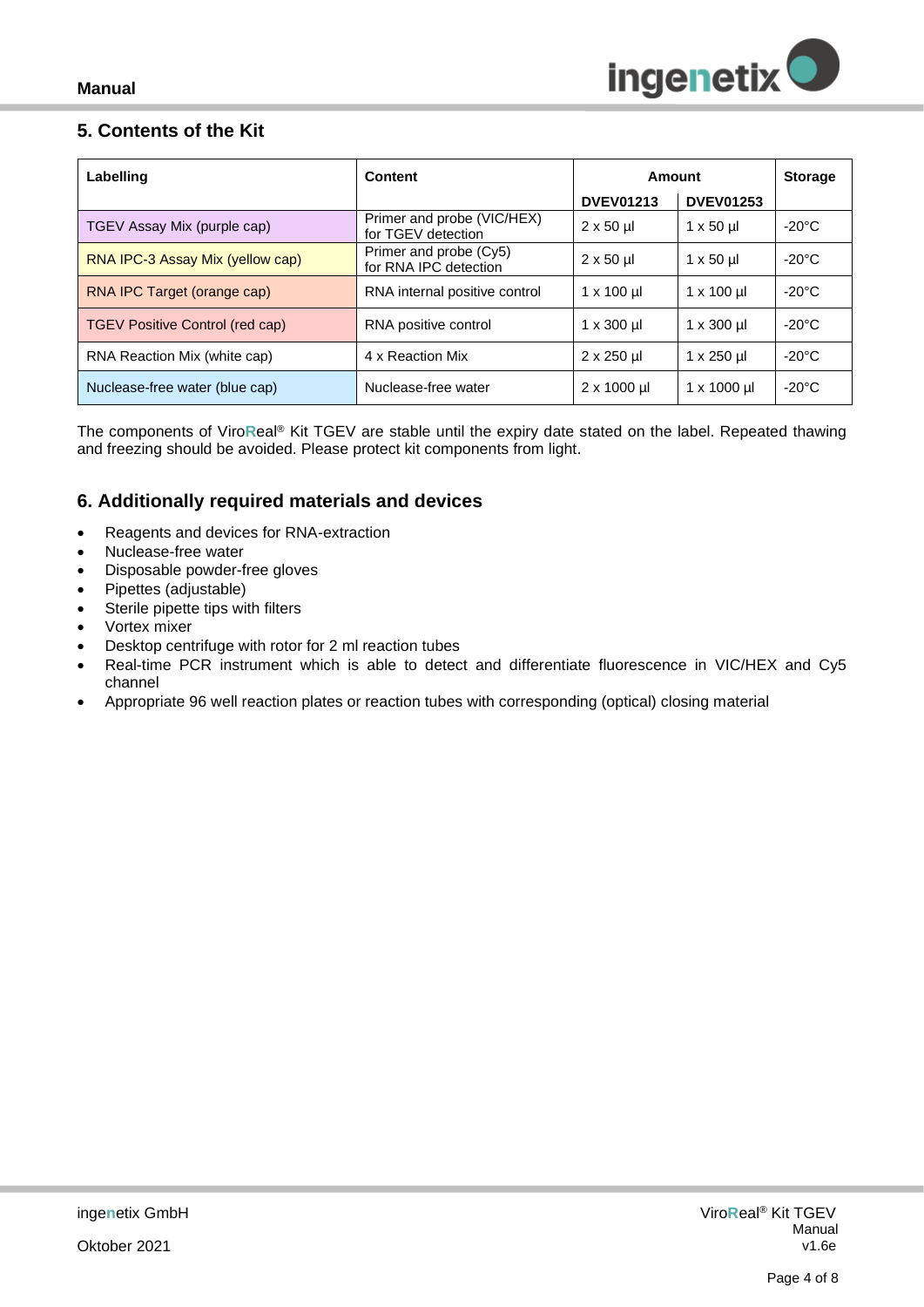## <span id="page-4-0"></span>**7. Preparation of real-time PCR**

Please make sure that at least one negative control (water, blue cap), as well as one positive control (red cap) and one extraction negative control (optional, recommended) are included per PCR run.

Inge**n**etix highly recommends performing PCR analyses in duplicates, which increases the probability of detection of the pathogen and facilitates interpretation of results*.*

- Prepare master mix on ice.
- Thaw RNA Reaction Mix on ice, and invert 2 to 3 times to ensure homogenous solution. Do not let it warm to room temperature.
- Use RNA immediately after extraction and store at -20 to -80°C as soon as possible.

#### <span id="page-4-1"></span>**7.1. Internal RNA positive control**

An internal RNA positive control system containing the RNA IPC assay and the RNA IPC Target excludes falsenegative interpretation of results due to inhibition of reverse transcription real-time PCR.

- $\rightarrow$  Dilute RNA IPC Target freshly 1:500 with nuclease-free water and add to the master mix (use 1 µl/reaction).
- $\rightarrow$  Alternatively, for control of RNA extraction and PCR inhibition the RNA IPC Target can be added during extraction. Spike 1 µl of undiluted RNA IPC Target into the sample material after the lysis buffer was added. **Caution:** Do not add the RNA IPC Target directly to the sample material.

#### <span id="page-4-2"></span>**7.2. Positive Control**

The TGEV Positive Control is an in vitro synthesized RNA with a concentration of approx. 10<sup>3</sup> copies/µl. It has to be stored at -20°C. Ensure a homogenous solution by gently mixing, do not vortex. To avoid freeze/thaw cycles, it can also be temporarily stored at 4°C if used several times on the same day.

 $\rightarrow$  As positive control please use 10 µl of the Positive Control

#### <span id="page-4-3"></span>**7.3. Pipetting scheme**

|                                  |                                         | Per sample   |
|----------------------------------|-----------------------------------------|--------------|
| <b>Preparation of Master Mix</b> | Nuclease-free Water*                    | $2.0$ µl     |
| (mix well)                       | <b>RNA Reaction Mix</b>                 | $5.0 \mu$    |
|                                  | <b>TGEV Assay Mix</b>                   | $1.0 \mu$    |
|                                  | <b>RNA IPC Assay Mix</b>                | $1.0$ µl     |
|                                  | RNA IPC Target# (freshly diluted 1:500) | $1.0 \mu$    |
|                                  | <b>Total volume Master Mix</b>          | 10.0 $\mu$   |
|                                  |                                         |              |
| <b>Preparation of PCR</b>        | <b>Master Mix</b>                       | $10.0$ µl    |
|                                  | RNA-Sample*                             | $10.0$ µl    |
|                                  | <b>Total volume</b>                     | $20.0$ $\mu$ |

\*1-10 µl of the sample can be used. When using an amount < 10 µl of the sample, the amount of H2O has to be changed accordingly.

# If RNA IPC Target not already added during extraction.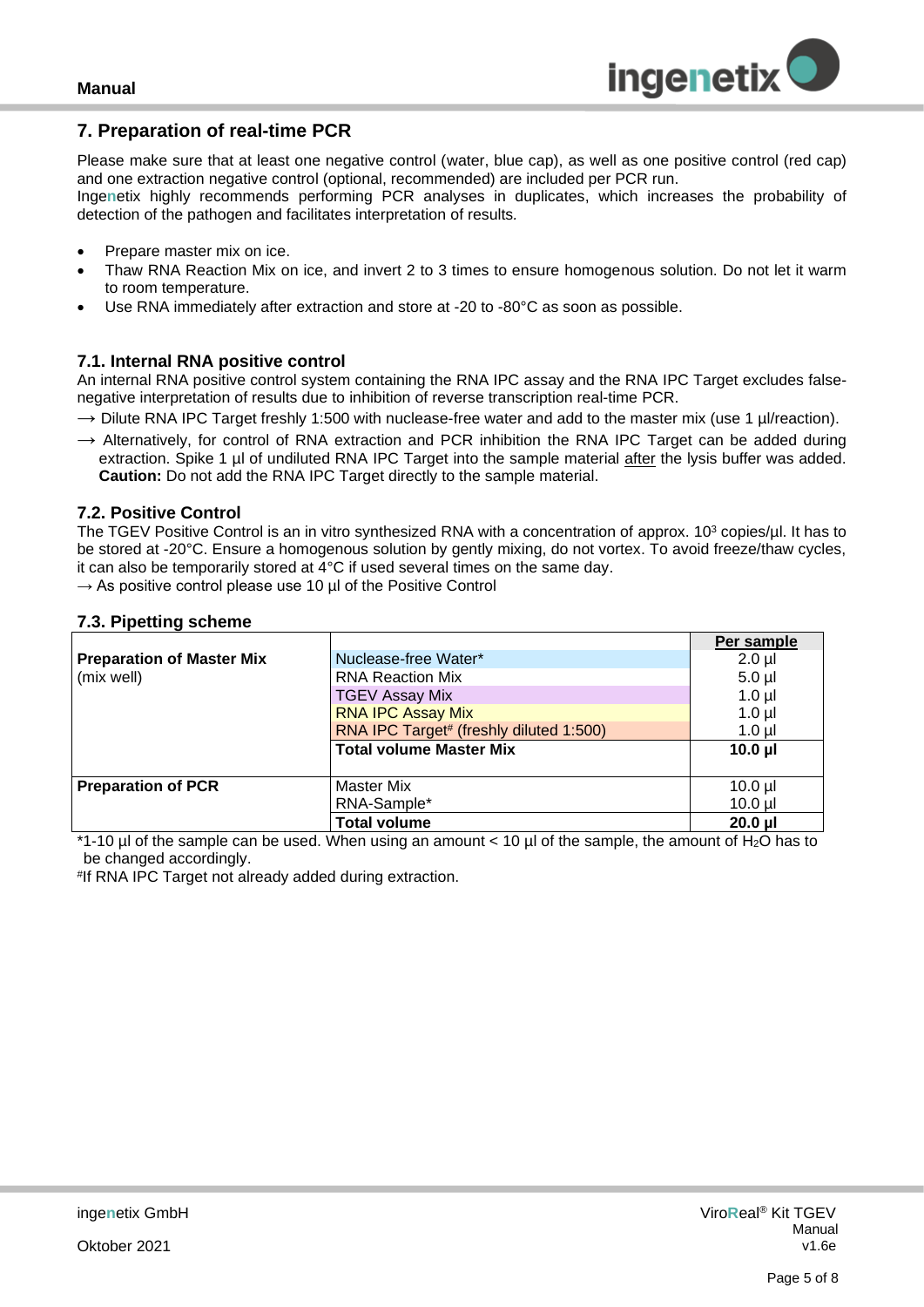

#### <span id="page-5-0"></span>**7.4. Programming of the temperature profile**

Please find further information on programming the real-time PCR instrument in the respective operator's manual. Please be aware that some PCR-platforms have to be calibrated with the corresponding dye before performing multiplex-PCR.

**Select dyes:** VIC/HEX-TAMRA (554 nm) for detection of TGEV

Cy5-NONE (RNA IPC-3 Assay Mix) for detection of RNA IPC

**Select reference dye (passive reference)**: ROX

**Sample Volume:** 20 µl

#### **Temperature Profile:**

| Program 1<br>Cycles: 1<br>Analysis: None | Program 2<br>Cycles: 1<br>Analysis: None | Program 3<br>Cycles: 45<br>Analysis: Quantification<br>Acquisition at 60° | For ABI PRISM® 7500:<br>Ramp speed: Without "fast cycling" parameter                                           |
|------------------------------------------|------------------------------------------|---------------------------------------------------------------------------|----------------------------------------------------------------------------------------------------------------|
| $50^{\circ}$ C<br>$15 \text{ min}$       | $95^{\circ}$ C<br>20 sec                 | $95^{\circ}$ C<br>5 sec<br>$60^{\circ}$ C<br>1 min                        | For LightCycler <sup>®</sup> 480 instrument:<br>Detection format: 2 Color Hydrolysis Probe<br>(dyes see above) |

**Note:** These instrument parameters can be used for all Bacto**R**eal®, Myco**R**eal, Paro**R**eal and Viro**R**eal® kits on all PCR instruments.

## <span id="page-5-1"></span>**8. Interpretation of PCR-data**

Examples for interpretation of positive reactions are shown in the amplification plots below.

#### **For a valid interpretation, the following criteria must be fulfilled:**

|                                        | Ct/Cp (VIC/HEX channel)<br><b>TGEV target</b> | Ct/Cp<br><b>RNA IPC target</b> | Interpretation |
|----------------------------------------|-----------------------------------------------|--------------------------------|----------------|
| Negative control                       | Negative                                      | $26 - 29*$                     | Valid          |
| Positive control                       | $30$                                          | $26 - 29*$                     | Valid          |
| Extraction negative control (optional) | Negative                                      | $26 - 29$                      | Valid          |
| Negative sample                        | Negative                                      | 26-29                          | Valid          |
| Positive sample                        | Positive                                      | 26-29/negative                 | Valid          |

\*In the case that the RNA IPC target has been added to the master mix

#### **For analysis of PCR data please proceed as follows:**

For analysis of PCR results gained with Viro**R**eal® Kit TGEV please select fluorescence display options 554 nm (VIC/HEX channel) for the TGEV target and Cy5 channel for the RNA IPC target. Samples with a positive Ct or Cp-value are considered positive. Please also check the presence of amplification-curves manually.

#### <span id="page-5-2"></span>**8.1. Signal in VIC/HEX channel:**

 $\rightarrow$  RNA of TGEV was amplified. The sample has to be interpreted as positive.

#### <span id="page-5-3"></span>**8.2. No signal in VIC/HEX channel but signal of the internal RNA positive control:**

 $\rightarrow$  No RNA of TGEV is detectable in the sample. The sample has to be interpreted as negative. The positive signal of the internal positive control assay excludes a putative PCR inhibition.

#### <span id="page-5-4"></span>**8.3. No signal in VIC/HEX or Cy5 channel:**

 $\rightarrow$  No interpretation statement can be made.

Information about possible sources of error and their solution can be found in 9. Troubleshooting.

Oktober 2021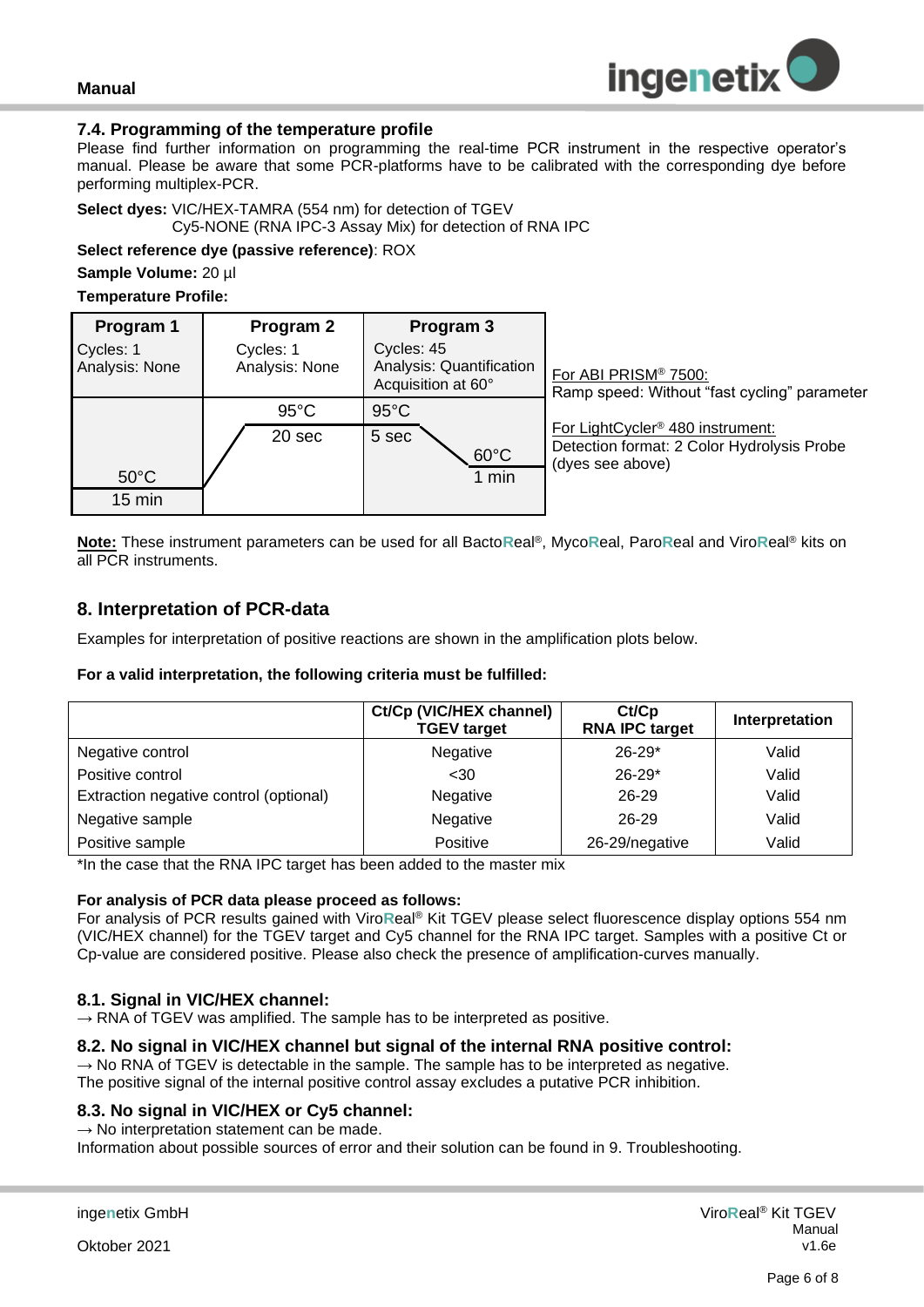